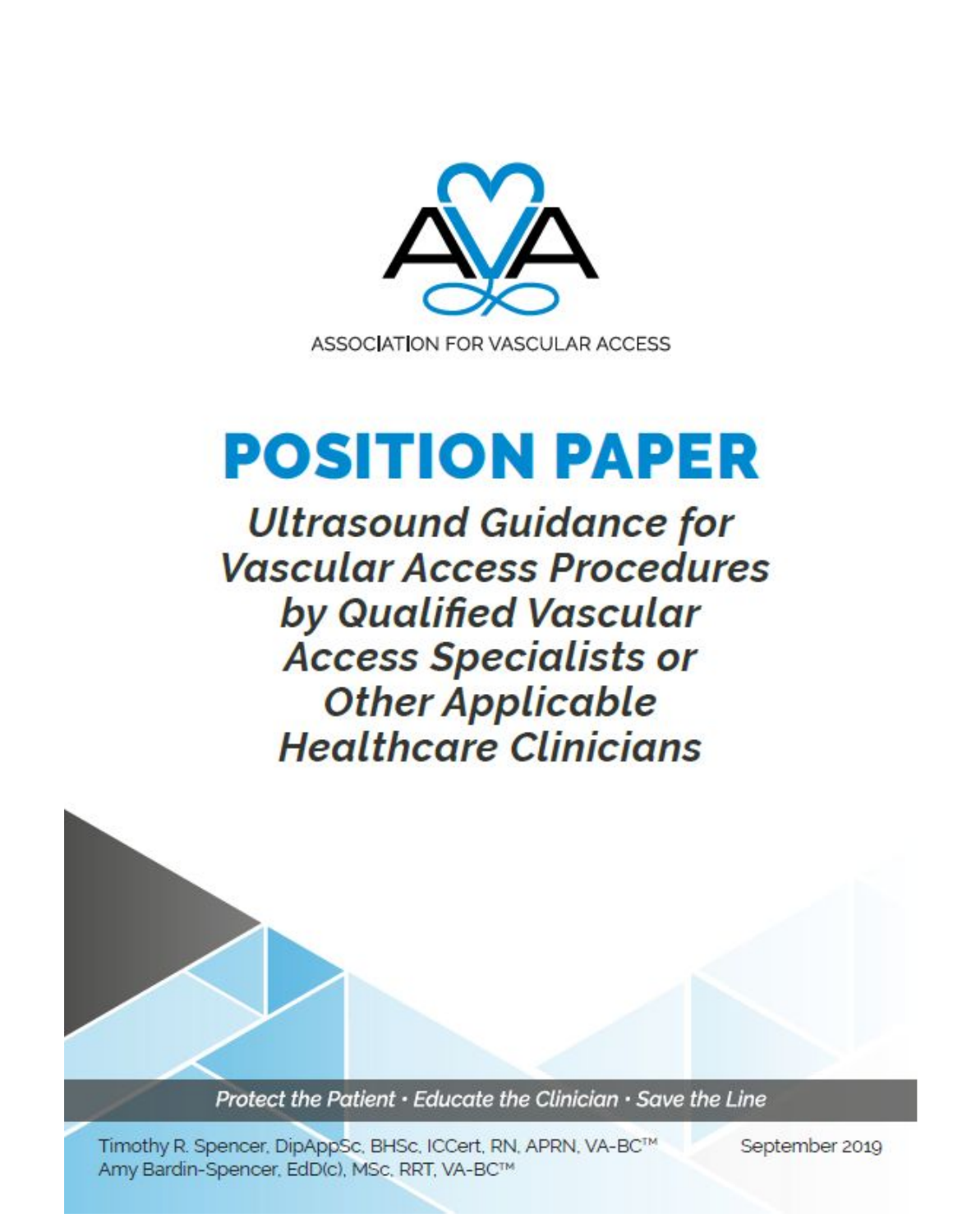

# **Position Paper**

# Ultrasound Guidance for Vascular Access Procedures by Qualified Vascular Access Specialists or Other Applicable Healthcare Clinicians

#### **Authors:**

Timothy R. Spencer, DipAppSc, BHSc, ICCert, RN, APRN, VA-BC<sup>™</sup> Amy Bardin-Spencer, EdD(c), MSc, RRT, VA-BC™

## **Introduction / Summary**

Ultrasound guidance for vascular access procedures has now been used in clinical practice among a variety of healthcare practitioners for more than 30 years. The ability to visualise underlying structures of the upper and lower extremities, chest, and neck provides for improved success, speed, patient safety, and patient satisfaction. Ultrasound not only aids in superior procedural advantages, it also provides a platform to perform a thorough assessment of the vascular structures to evaluate vessel health, viability, size, and patency, locating other important and best avoided anatomical structures, and venous and arterial abnormalities.

Recommendations for the use of ultrasound is now supported by many professional organizations\* for vascular access procedures and has become widely accepted to promote safe and accurate insertion of vascular devices. To ensure procedural safety and high success rates, there are recommendations for the use of a systematic approach for ultrasound-guided vascular access procedures. A standardized approach minimizes variability in clinical practice, provides a framework for education and training, facilitates implementation, and enables quality analysis.

#### **Background / Problem**

In the last 2 decades, there have been multiple publications demonstrating significantly increased safety, effectiveness, and efficiency of ultrasound-guided vascular access as compared to cannulation by anatomical landmarks and/or acoustic Doppler<sup>1,2,3</sup>. A systematic review<sup>4</sup> looking at internal jugular vein (IJV) cannulation highlighted that the use of two-dimensional ultrasound reduced the rate of total complications overall by 71%, that overall success rates were modestly increased in all groups combined at 12%, and similar benefit was noted across all subgroups. Not only does this confirm that ultrasound use is superior in IJV cannulation, it also had flow-on effect for other cannulated vessels with appropriate training and experience. The use of two-dimensional ultrasound increased the chance of success at the first attempt by 57% and reduced the chance of hematoma formation<sup>4</sup>. The authors concluded two-dimensional ultrasound offers gains in safety and quality when compared to an anatomical landmark technique<sup>4</sup>.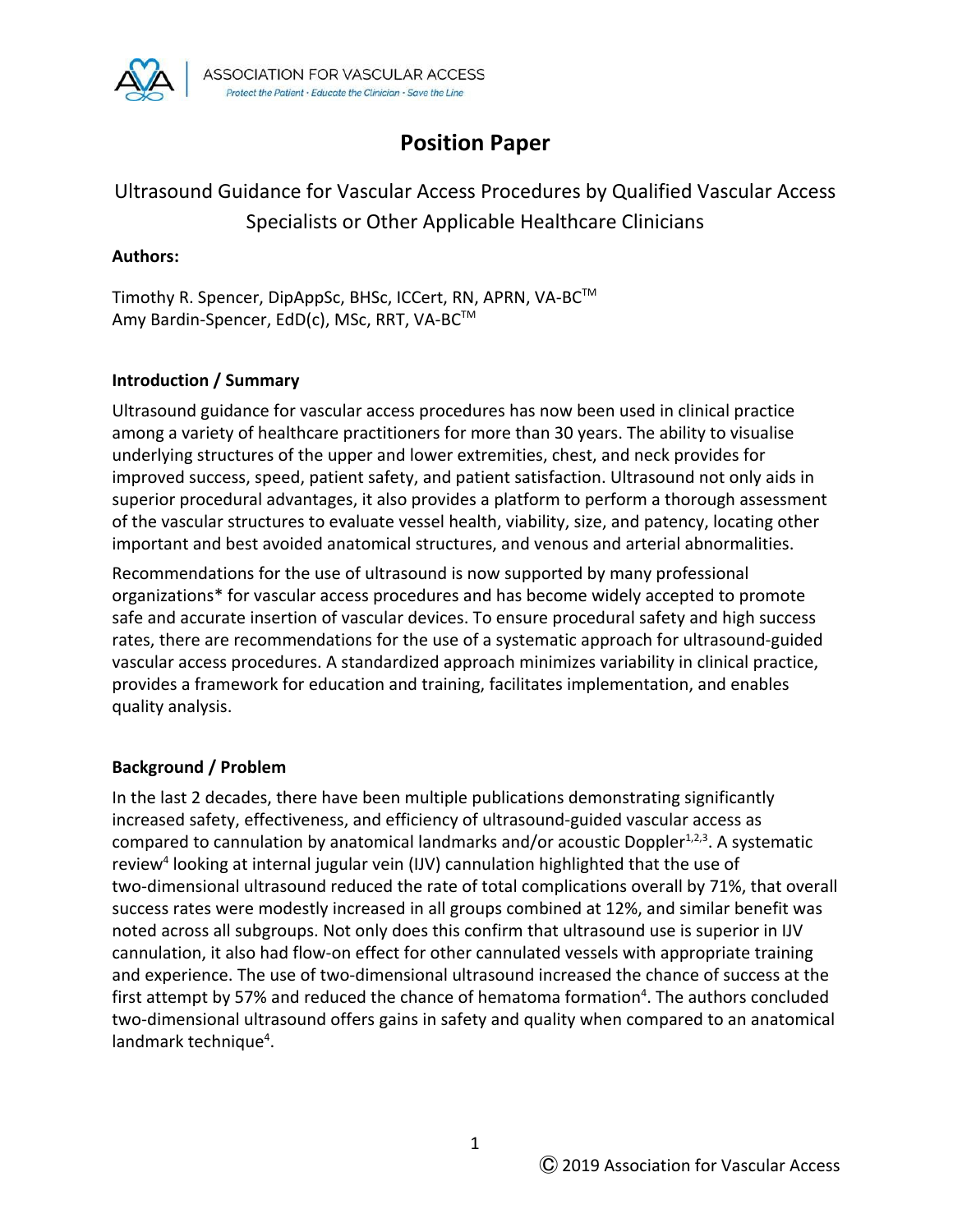

Use of ultrasound is also strongly supported by an expert review of ultrasound guidance<sup>5</sup> recommending its use not only for central venous cannulation, but also for peripheral and arterial device placement. The authors also state ultrasound can be utilized to check for immediate and life-threatening complications, as well as confirming catheter tip position<sup>5</sup>.

Regardless of its increasing use, there is still some avoidance in the successful and safe implementation of ultrasound into vascular access clinical practices. This is often due to various reasons of which will not be discussed here, but this valuable tool does require additional training and experience for ALL practitioners who plan to utilize it in their clinical practice. Local competencies must be in place for practitioner compliance.

Healthcare professionals involved in the placement of vascular access devices (VADs) using ultrasound guidance need appropriate education and simulation training to ensure patient safety and avoid major complications with the insertion of VADs<sup>6,7,8,9,10,11,12,13,14,15,16,17,18</sup>. Knowledge of anatomy, ultrasound physics, and imaging techniques, as well as infection prevention strategies, are proposed for standard didactic education<sup>5,19,20,21,22,23,24,25,26,27,28,29</sup>. These recommended topics are necessary for adequate understanding and safe use of ultrasound technology for all vascular access procedures.

# **The Association for Vascular Access (AVA) recommendations: POSITION STATEMENT**

It is the position of the Association for Vascular Access that a properly qualified vascular access specialist or other applicable healthcare clinician use real-time ultrasound for all vascular access procedures.

- The Association for Vascular Access supports the practice of ultrasound for all vascular access specialists and applicable healthcare clinicians who are qualified to perform advanced vascular access procedures. This includes insertion of peripheral, arterial, and centrally inserted catheters.
- Minimum competency requirements include a detailed documented training process and preceptorship for the use of ultrasound and imaging technologies being utilized.
- Detailed outline of training plan and commitment to ongoing competency assessment.
- Approved hospital policy and procedure which includes the discipline, procedure, education, minimum requirements and device disinfection processes are addressed.
- The vascular access specialist or applicable healthcare clinician, must meet the education and clinical practice requirements by the designated professional board within their state of practice.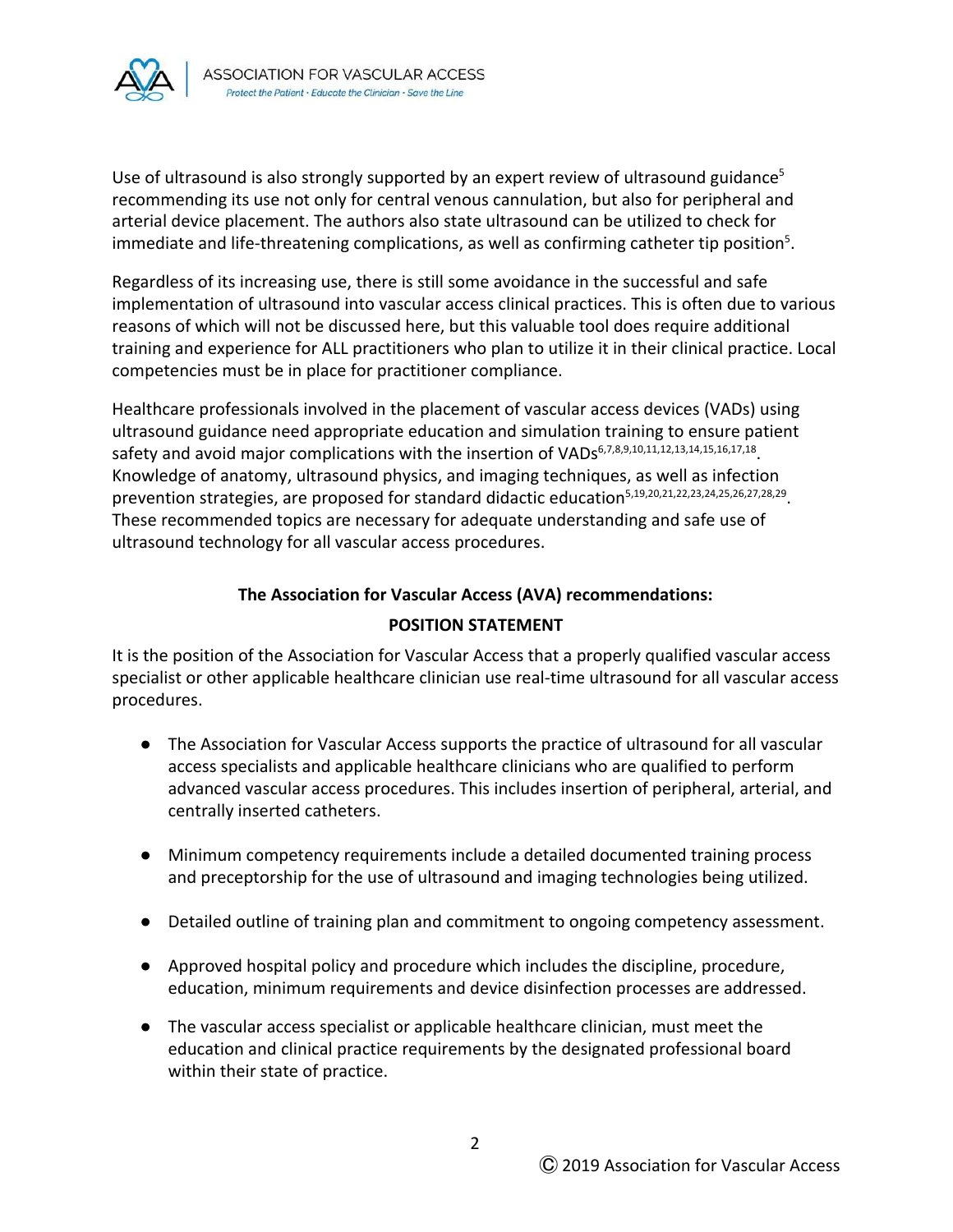

#### **Practice Recommendations**

Given the diversity and variability of healthcare facilities, personnel, organizational capabilities, and practices, AVA recommends the following for the use of ultrasound for vascular access:

- 1. Vascular Access Specialists and applicable healthcare clinicians who insert Vascular Access Devices (VADs) must use visualization technology as a standard procedural component in the promotion of safe and optimal insertion of all VADs. Ultrasound or visualization technology is recommended for midline, central, and arterial device placement.
- 2. Established competency in ultrasound imaging for all vascular access procedures to include knowledge of all peripheral and central venous pathways (venous and arterial), and clear proficiency of vessel and patient assessment.
- 3. Ultrasound guidance improves catheter insertion success rates, reduces the occurrence of multiple insertion attempts, and reduces complications associated with VAD insertion.
- 4. Recommendations are made by a number of professional organizations\* that support the promotion and established use of ultrasound guidance as the standard of care for the placement of VADs.
- 5. When used to guide VAD insertion, ultrasound is safe, affordable, non-invasive, and does not involve radiation exposure to patients or the clinicians performing the procedure.
- 6. Competency for Vascular Access Specialists and applicable healthcare clinicians when performing ultrasound procedures need to be established. Promotion of best practices and development of stronger clinical governance ensures an ongoing commitment to continued professional development.
- 7. Competency in sterile field awareness, including the donning/doffing of sterile probe/transducer cover, maintaining maximal barrier precautions and correct disinfection of the transducer.
- 8. Detailed outline of training plan and commitment to ongoing competency assessment.
- 9. Recommend successful completion of a minimum of ten (10) peripheral and ten (10) central device placements supervised by a qualified mentor or preceptor. Recommend that as soon as ten (10) observations/placements are demonstrated successfully and completed for the procedure, the Vascular Access Specialist or applicable healthcare clinician may then perform these procedures independently of supervision. (The minimum number may vary based on each organizational policy and procedure).
- 10. Approved hospital policy and procedure which includes the discipline, procedure, education, minimum requirements and device disinfection processes are addressed.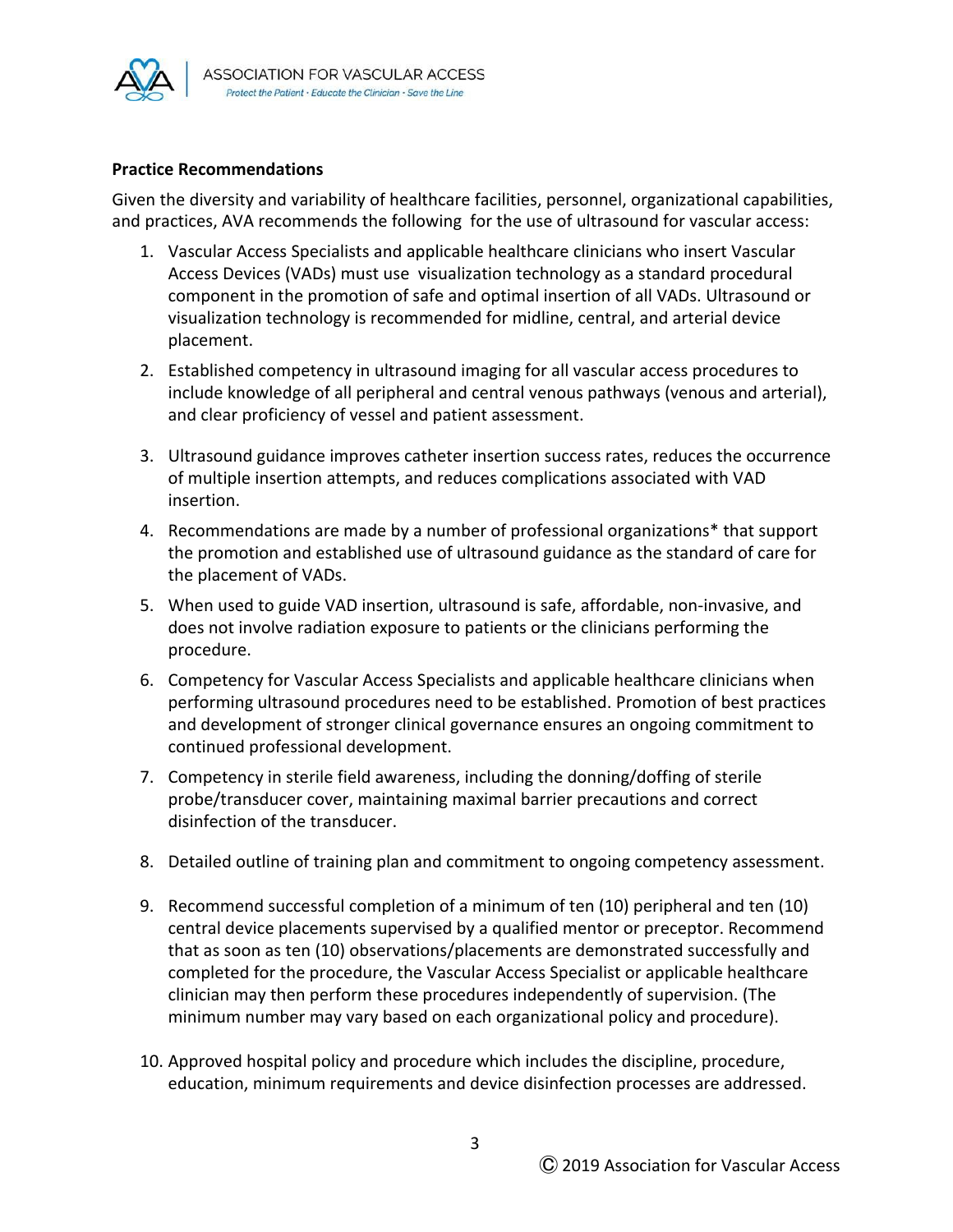

11. Recommend vascular access board certification (VA-BC™) by the Vascular Access Certification Corporation (VACC).

#### **Summary:**

The recommendation for individual ultrasound accreditation currently is unresolved and is based upon each healthcare systems accreditation requirements. International consensus concluded that such accreditation is not mandatory and should be left to each healthcare organisations policy and procedure process, endorsed with current clinical evidence. Clearly, once competency is achieved, there must be active engagement by the individual healthcare practitioner to ensure these competencies are maintained and continual professional development and assessment is ongoing.

#### **Conclusion:**

The use of ultrasound by Vascular Access Specialists and applicable healthcare clinicians provides a standardized technology platform for impacting key areas in healthcare, highlighting the benefits in patient safety, minimization of device-related trauma, as well as decreasing insertion-related complications. There is a need to clearly define the required competencies which constitute vascular access ultrasound for Vascular Access Specialists and applicable healthcare clinicians, and these competencies need to be detailed and specific for the specialty.

## **\*International Organizations Endorsing and/or Recommending the Use of Ultrasound-Guided Technologies for Intravascular Device Insertion**

- 1. Agency for Healthcare Research and Quality (AHRQ) American Academy of Physician Assistants (AAPA)
- 2. American Association of Critical Care Nurses (AACN)
- 3. American Association of Nurse Anesthetists (AANA) American Cardiology Association (ACA)
- 4. American College of Emergency Physicians (ACEP)
- 5. American Institute of Ultrasound in Medicine (AIUM)
- 6. American Society of Anesthesiologists (ASA)
- 7. American Society of Diagnostic and Interventional Nephrology (ASDIN)
- 8. American Society of Echocardiography (ASE)
- 9. Association for Professionals in Infection Control and Epidemiology (APIC)
- 10. Association for Vascular Access (AVA)
- 11. Association of Anaesthetists of Great Britain and Ireland (AAGBI)
- 12. Association of Physician Assistants in Cardiovascular Surgery (APACS)
- 13. Australian and New Zealand Intensive Care Society (ANZICS)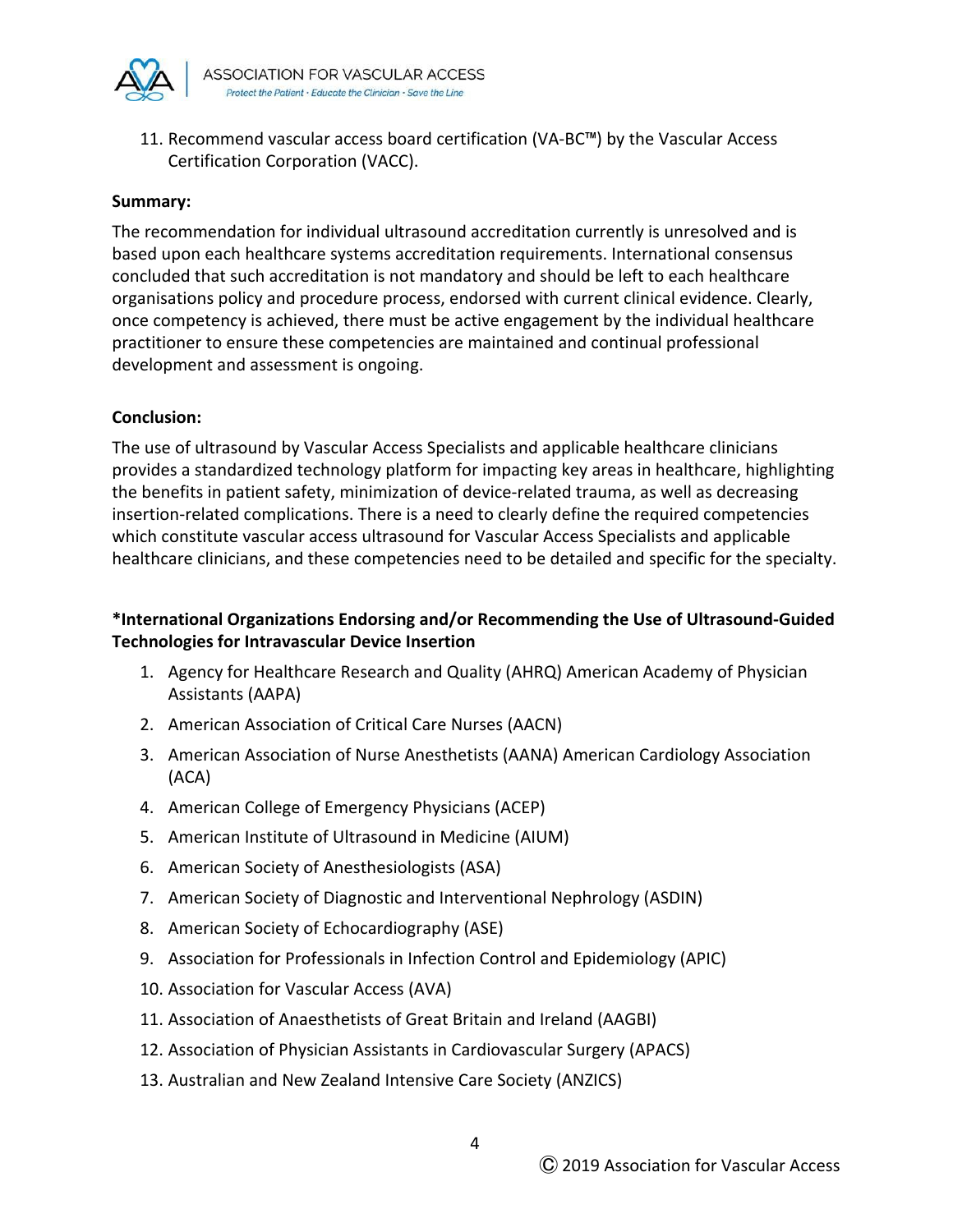

- 14. Australasian Society for Ultrasound in Medicine (ASUM)
- 15. Canadian Vascular Access Association (CVAA)
- 16. Cancer Nurses Society of Australia (CNSA)
- 17. Centers for Disease Control and Prevention (CDC)
- 18. European Society for Parenteral and Enteral Nutrition (ESPEN)
- 19. Infusion Nurses Society (INS)
- 20. Institute for Healthcare Improvement (IHI)
- 21. Intravenous Nursing New Zealand Incorporated Society (IVNNZ)
- 22. Italian Group of Central Venous Access (GAVeCeLT)
- 23. National Institute for Health and Care Excellence (NICE)
- 24. National Kidney Foundation (NKF)
- 25. Oncology Nursing Society (ONS)
- 26. Registered Nurses' Association of Ontario (RNAO)
- 27. The Royal College of Anaesthetists (RCA)
- 28. Royal College of Nursing (RCN)
- 29. The Joint Commission (TJC)
- 30. Society for Healthcare Epidemiology of America (SHEA)
- 31. World Interactive Network Focused on Critical Ultrasound (WINFOCUS)
- 32. World Congress on Vascular Access (WoCoVA)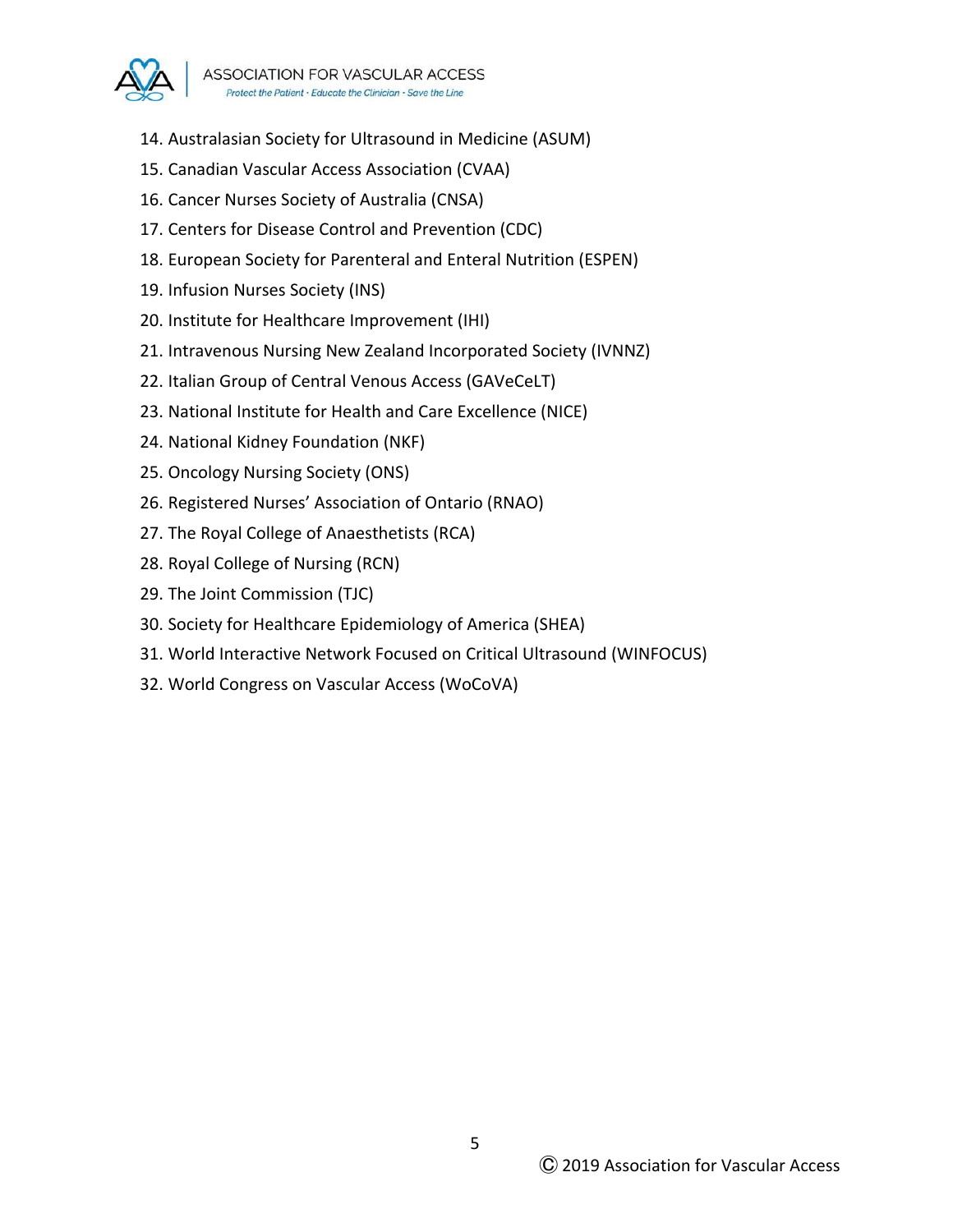

#### **References:**

- 1. Randolph, Adrienne G., et al. "Ultrasound guidance for placement of central venous catheters: a meta-analysis of the literature." Critical Care Medicine 24.12 (1996): 2053-2058.
- 2. Verghese, Susan T., et al. "Comparison of three techniques for internal jugular vein cannulation in infants." Pediatric Anesthesia 10.5 (2000): 505-511.
- 3. Schummer, Wolfram, et al. "Ultrasound-guided central venous cannulation: is there a difference between Doppler and B-mode ultrasound?." Journal of Clinical Anesthesia 18.3 (2006): 167-172.
- 4. Brass, Patrick, et al. "Ultrasound guidance versus anatomical landmarks for internal jugular vein catheterization." Cochrane Database of Systematic Reviews 1 (2015). DOI: 10.1002/14651858.CD006962.pub2.
- 5. Lamperti, Massimo, et al. "International evidence-based recommendations on ultrasound-guided vascular access." Intensive care medicine 38.7 (2012): 1105-1117.
- 6. Zorcolo, Antonio, et al. "Catheter insertion simulation with combined visual and haptic feedback." Proceedings of The First PHANToM Users Research Symposium May 21-22, 1999 Deutsches Krebsforschungszentrum Heidelberg, Germany. 1999. <http://www.crs4.it/vic/data/papers/purs99-needle.pdf>
- 7. National Institute for Health and Clinical Excellence (NICE). Technology Appraisal No 49: guidance on the use of ultrasound locating devices for placing central venous catheters. 2002; 1 - 24. Available from <http://www.nice.org.uk/nicemedia/live/> [11474/32461/32461.pdf](http://www.nice.org.uk/nicemedia/live/)
- 8. Blaivas, Michael, Larry Brannam, and Eleanor Fernandez. "Short-axis versus long-axis approaches for teaching ultrasound-guided vascular access on a new inanimate model." Academic Emergency Medicine 10.12 (2003): 1307-1311.
- 9. Karakitsos, Dimitrios, et al. "Real-time ultrasound-guided catheterisation of the internal jugular vein: a prospective comparison with the landmark technique in critical care patients." Critical Care 10.6 (2006): R162.
- 10. Basow, D. "Use of evidence-based resources by clinicians improves patient outcomes." (2010). Minneapolis, MN: Wolters Kluwer Health.
- 11. Dong, Yue, et al. "Simulations-based objective assessment discerns clinical proficiency in central line placement: a construct validation". Chest 137.5 (2010): 1050–6
- 12. Elbarbary, M., et al. "Development of evidence-based clinical recommendations and consensus statements in critical ultrasound field: why and how?." (2010): 93-95.
- 13. Mourad, Michelle, et al. "Supervising the supervisors—procedural training and supervision in internal medicine residency." Journal of general internal medicine 25.4 (2010): 351-356.
- 14. Eisen, Lewis A., et al. "Mechanical complications of central venous catheters." Journal of intensive care medicine 21.1 (2006): 40-46.
- 15. O'Grady, Naomi P., et al. "Guidelines for the prevention of intravascular catheter-related infections." Clinical infectious diseases 52.9 (2011): e162-e193.
- 16. American Society of Anesthesiologists (2012). Practice Guidelines for Central Venous Access.

[www.asahq.org/.../standards-guidelines/practice-guidelines-for-central-venous-access](http://www.asahq.org/.../standards-guidelines/practice-guidelines-for-central-venous-access)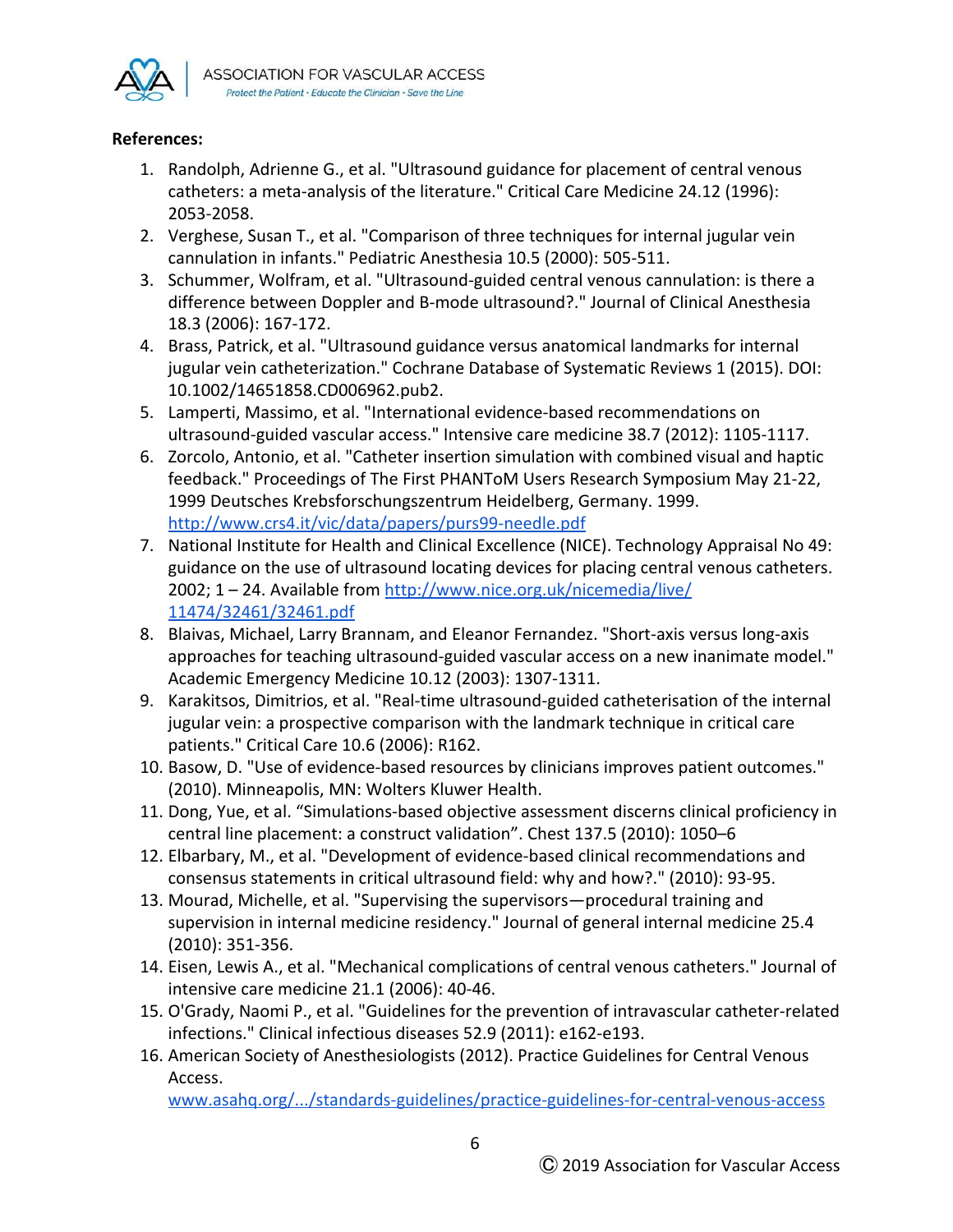

- 17. American Institute of Ultrasound in Medicine (AIUM) Practice guideline for the use of ultrasound to guide vascular access procedures, in J Ultrasound Med. (2013) p.191-215.
- 18. Hind, Daniel, et al. "Ultrasonic locating devices for central venous cannulation: meta-analysis." BMJ 327.7411 (2003): 361.
- 19. Keenan, Sean P. "Use of ultrasound to place central lines." Journal of critical care 17.2 (2002): 126-137.
- 20. Bodenham A. "Ultrasound imaging by anaesthetists: training and accreditation issues". Br J Anaesth 2006; 96: 414–7
- 21. Leung, Julie, Martin Duffy, and Andrew Finckh. "Real-time ultrasonographically-guided internal jugular vein catheterization in the emergency department increases success rates and reduces complications: a randomized, prospective study." Annals of emergency medicine 48.5 (2006): 540-547.
- 22. Feller-Kopman, David. "Ultrasound-guided internal jugular access: a proposed standardized approach and implications for training and practice." Chest 132.1 (2007): 302-309.
- 23. Marschall, Jonas, et al. "Strategies to prevent central line–associated bloodstream infections in acute care hospitals." Infection Control & Hospital Epidemiology 29.S1 (2008): S22-S30.
- 24. Barsuk, Jeffrey H., et al. "Use of simulation-based education to reduce catheter-related bloodstream infections." Archives of internal medicine 169.15 (2009): 1420-1423.
- 25. Ma, Irene WY, et al. "Use of simulation-based education to improve outcomes of central venous catheterization: a systematic review and meta-analysis." Academic Medicine 86.9 (2011): 1137-1147.
- 26. Troianos, Christopher A., et al. "Guidelines for performing ultrasound guided vascular cannulation: recommendations of the American Society of Echocardiography and the Society of Cardiovascular Anesthesiologists." Journal of the American Society of Echocardiography 24.12 (2011): 1291-1318.
- 27. Noble, Vicki E. "Think ultrasound when evaluating for pneumothorax." Journal of Ultrasound in Medicine 31.3 (2012): 501-504.
- 28. Ihnatsenka, Barys, and André Pierre Boezaart. "Ultrasound: Basic understanding and learning the language." International journal of shoulder surgery 4.3 (2010): 55
- 29. Moureau, N., et al. "Evidence-based consensus on the insertion of central venous access devices: definition of minimal requirements for training." British journal of anaesthesia 110.3 (2013): 347-356.
- 30. Spencer, Timothy R., and Mauro Pittiruti. "Rapid Central Vein Assessment (RaCeVA): a systematic, standardized approach for ultrasound assessment before central venous catheterization." The journal of vascular access 20.3 (2019): 239-249.
- 31. American Institute of Ultrasound in Medicine. "Guidelines for cleaning and preparing external-and internal-use ultrasound probes between patients, safe handling, and use of ultrasound coupling gel." AIUM official statements. Author Laurel, MD, 2017.
- 32. Basseal, J. M., et al. "Guidelines for reprocessing ultrasound transducers." Australas J Ultrasound Med 20.1 (2017): 30-40.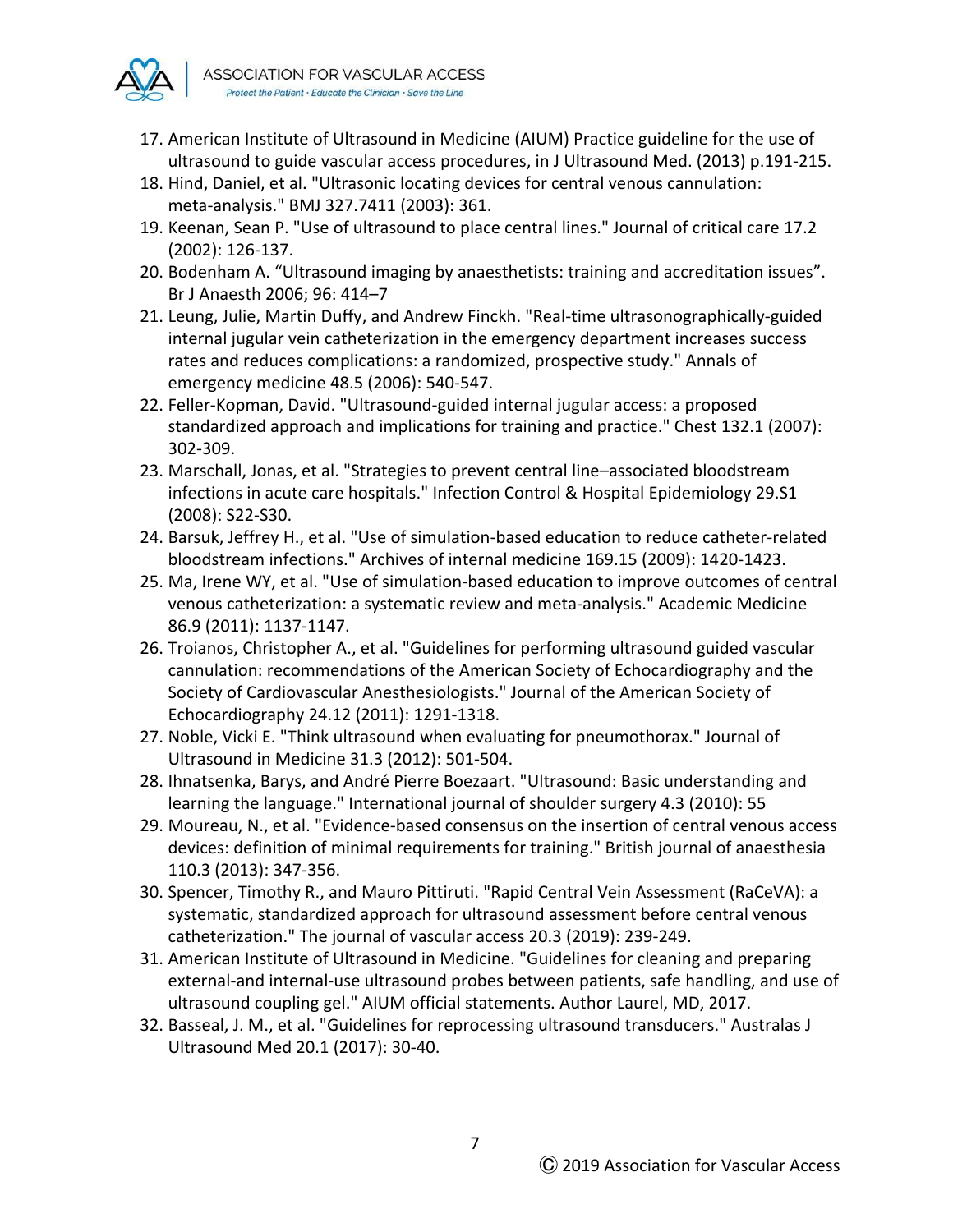

## **Additional Reading**

- 1. Abdelfattah, R., et al. "Outbreak of Burkholderia cepacia bacteraemia in a tertiary care centre due to contaminated ultrasound probe gel." Journal of Hospital Infection 98.3 (2018): 289-294.
- 2. Ablordeppey, Enyo A., et al. "Diagnostic accuracy of central venous catheter confirmation by bedside ultrasound versus chest radiography in critically ill patients: a systematic review and meta-analysis." Critical care medicine 45.4 (2017): 715.
- 3. Amir, Rabia, et al. "Ultrasound as a screening tool for central venous catheter positioning and exclusion of pneumothorax." Critical care medicine 45.7 (2017): 1192-1198.
- 4. Augoustides, John G., et al. "A randomized controlled clinical trial of real-time needle-guided ultrasound for internal jugular venous cannulation in a large university anesthesia department." Journal of cardiothoracic and vascular anesthesia 19.3 (2005): 310-315.
- 5. Lichtenstein, Daniel. "Novel approaches to ultrasonography of the lung and pleural space: where are we now?." Breathe 13.2 (2017): 100-111.
- 6. Long, Brit, and Michael D. April. "Is Bedside Ultrasonography Rapid and Accurate for Confirmation of Central Venous Catheter Position and Exclusion of Pneumothorax Compared With Chest Radiograph?." (2017): 585-587.
- 7. Mahler, Simon A., et al. "Can we make the basilic vein larger? maneuvers to facilitate ultrasound guided peripheral intravenous access: a prospective cross-sectional study." International journal of emergency medicine 4.1 (2011): 53.
- 8. Pittiruti, Mauro, et al. "ESPEN Guidelines on Parenteral Nutrition: central venous catheters (access, care, diagnosis and therapy of complications)." Clinical Nutrition 28.4 (2009): 365-377.
- 9. Remerand, Francis, and Fabien Espitalier. "Central Venous Catheter Insertion and Bedside Ultrasound: Building a New Standard of Care?." Critical care medicine 45.10 (2017): 1793-1794.
- 10. Smit, Jasper M., et al. "Bedside ultrasound to detect central venous catheter misplacement and associated iatrogenic complications: a systematic review and meta-analysis." Critical Care 22.1 (2018): 65.
- 11. Weiner, Menachem M., Paul Geldard, and Alexander JC Mittnacht. "Ultrasound-guided vascular access: a comprehensive review." Journal of cardiothoracic and vascular anesthesia 27.2 (2013): 345-360.

**About the authors:** Timothy R. Spencer is a Vascular Access Specialist for almost 30 years and is currently the Director for Global Vascular Access, LLC. His clinical background and qualifications are in Intensive Care Nursing, Vascular Ultrasound, and Advanced Clinical Nutrition. Tim was the Clinical Nurse Consultant of the Central Venous Access and Parenteral Nutrition Service at the Liverpool Hospital, Australia, which he established and led from 1996–2014 (21 years). He has been instrumental in progressing the scope of advanced vascular access practices for clinicians globally, including contributions in clinical research and evidence,